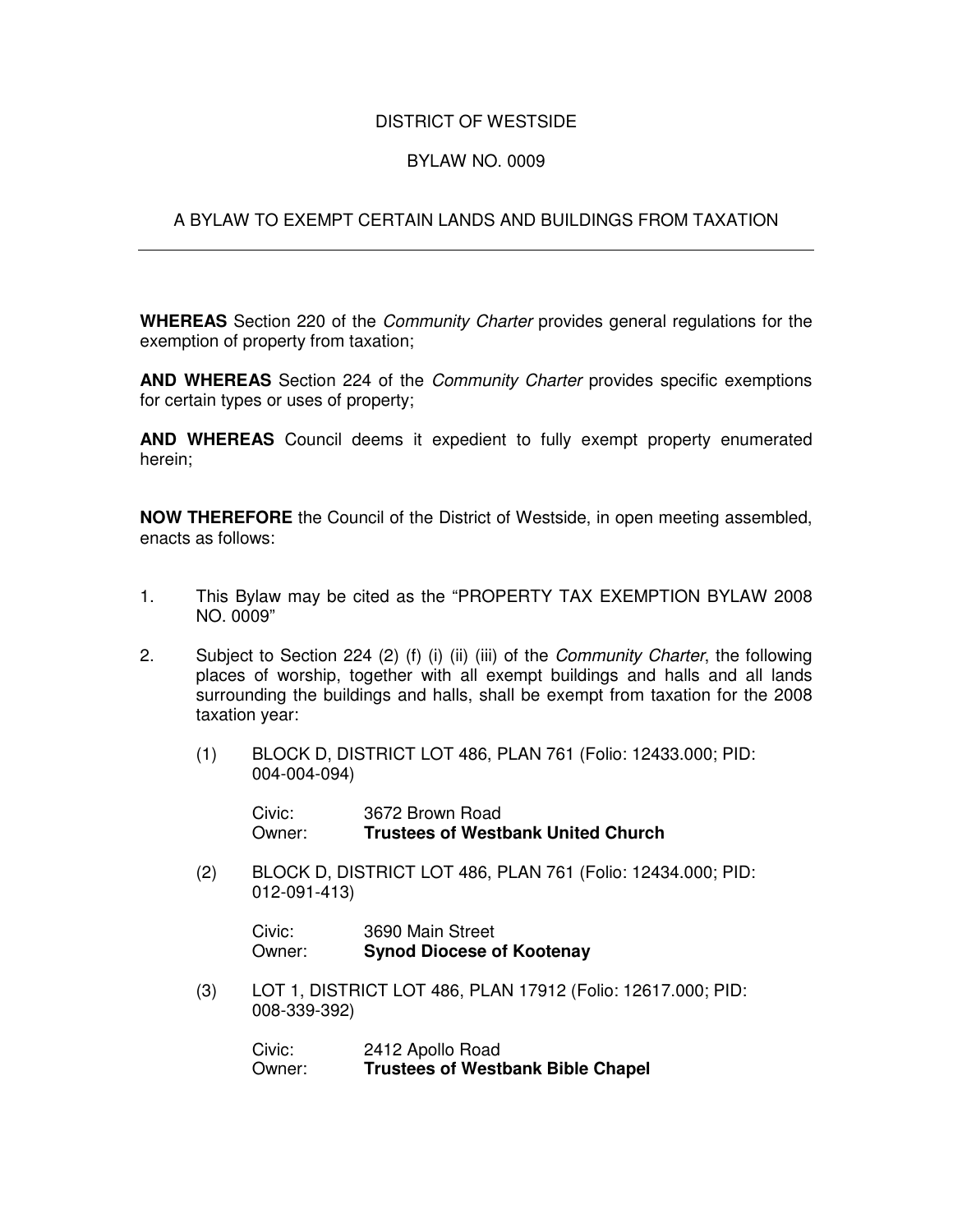BYLAW 0009 PAGE 2

> (4) LOT 7, DISTRICT LOT 486, PLAN 17912 (Folio: 12623.000; PID: 001-901-818)

Civic: 3637 Brown Road Owner: **Redeemer Lutheran Church of Westbank**

(5) LOT B, DISTRICT LOT 486, PLAN 33022 (Folio: 12643.714; PID: 003-267-695)

> Civic: 2547 Hebert Road Owner: **Roman Catholic Bishop of Nelson**

(6) LOT A, DISTRICT LOT 486, PLAN 33509 (Folio: 12643.717; PID: 003-164-900)

| Civic: | 2549 Hebert Road                                |
|--------|-------------------------------------------------|
| Owner: | The Trustees of the Congregation of the Highway |
|        | <b>Gospel Hall</b>                              |

(7) LOT 1, DISTRICT LOT 503, PLAN KAP77895 (Folio: 12684.095; PID: 026-263-939)

Civic: 2170 McDougall Road Owner: **The President of the Lethbridge Stake**

(8) LOT B, PLAN 31241 (Folio: 12713.158; PID: 003-761-801)

| Civic: | 1190 Stevens Road                             |
|--------|-----------------------------------------------|
| Owner: | The B.C. Conference of the Mennonite Brethren |
|        | <b>Churches</b>                               |

(9) LOT 19, DISTRICT LOT 506, PLAN 29377 (Folio: 12746.675; PID: 004-340-086)

Civic: 2630 Alhambra Drive Owner: **Lakeview Heights Baptist Church**

(10) LOT A, DISTRICT LOT 506, PLAN 35557 (Folio: 12746.730; PID: 001-736-795)

| Civic: | Concord Road                             |
|--------|------------------------------------------|
| Owner: | <b>Grace Lutheran Church of Westbank</b> |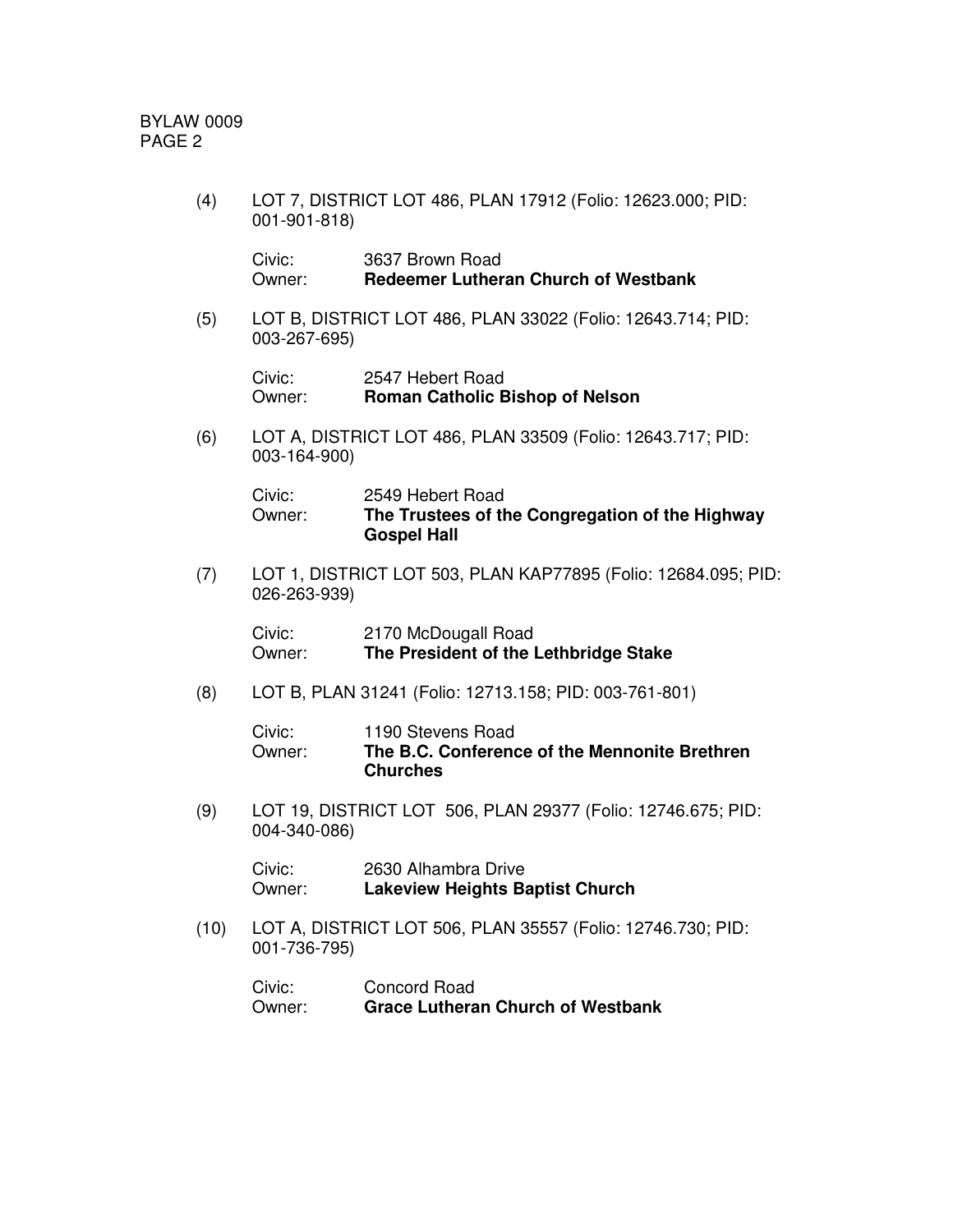BYLAW 0009 PAGE 3

(11) LOT 2, DISTRICT LOT 2601, PLAN 34258 (Folio: 14135.112; PID: 003-000-842)

| Civic: | 2011 Daimler Road                            |
|--------|----------------------------------------------|
| Owner: | <b>Christian and Missionary Alliance-Can</b> |

(12) LOT A, DISTRICT LOT 3188, PLAN 32791 (Folio: 14590.552; PID: 003-311-791)

> Civic: 3797 Glenway Road Owner: **Edwin Stach (held for Kingdom Hall)**

(13) LOT A, DISTRICT LOT 3188, PLAN 34442 (Folio: 14590.670; PID: 002-976-951)

Civic: 3718 Glenrosa Road Owner: **The Missionary Church**

(14) LOT 1, DISTRICT LOT 3189, PLAN 36431 (Folio: 14626.664; PID: 003-490-823)

| Civic: | 3155 Glenrosa Road                            |
|--------|-----------------------------------------------|
| Owner: | <b>B.C. Corp Seventh Day Adventist Church</b> |

(15) DISTRICT LOT 3480, PLAN B5391 (Folio: 14711.000; PID: 011-347-678)

Civic: 2600 Hebert Road Owner: **Pentecostal Assembly of Canada**

- 3. Subject to Section 224 (2) (a) of the *Community Charter*, the following Miscellaneous Non-Profit lands and improvements, unless otherwise specified, shall be exempt from taxation for the 2008 taxation year:
	- (1) LOT 1, PLAN 7108 (Folio: 12270.000; PID: 010-024-115)

| Civic: | 1449 Green Bay Road         |
|--------|-----------------------------|
| Owner: | <b>Green Bay Bible Camp</b> |

(2) LOT A, DISTRICT LOT 3189, PLAN KAP68635 (Folio: 14626.035; PID: 024-973-246)

Civic: 3051 McIver Road Owner: **Morning Star Bible Camp**